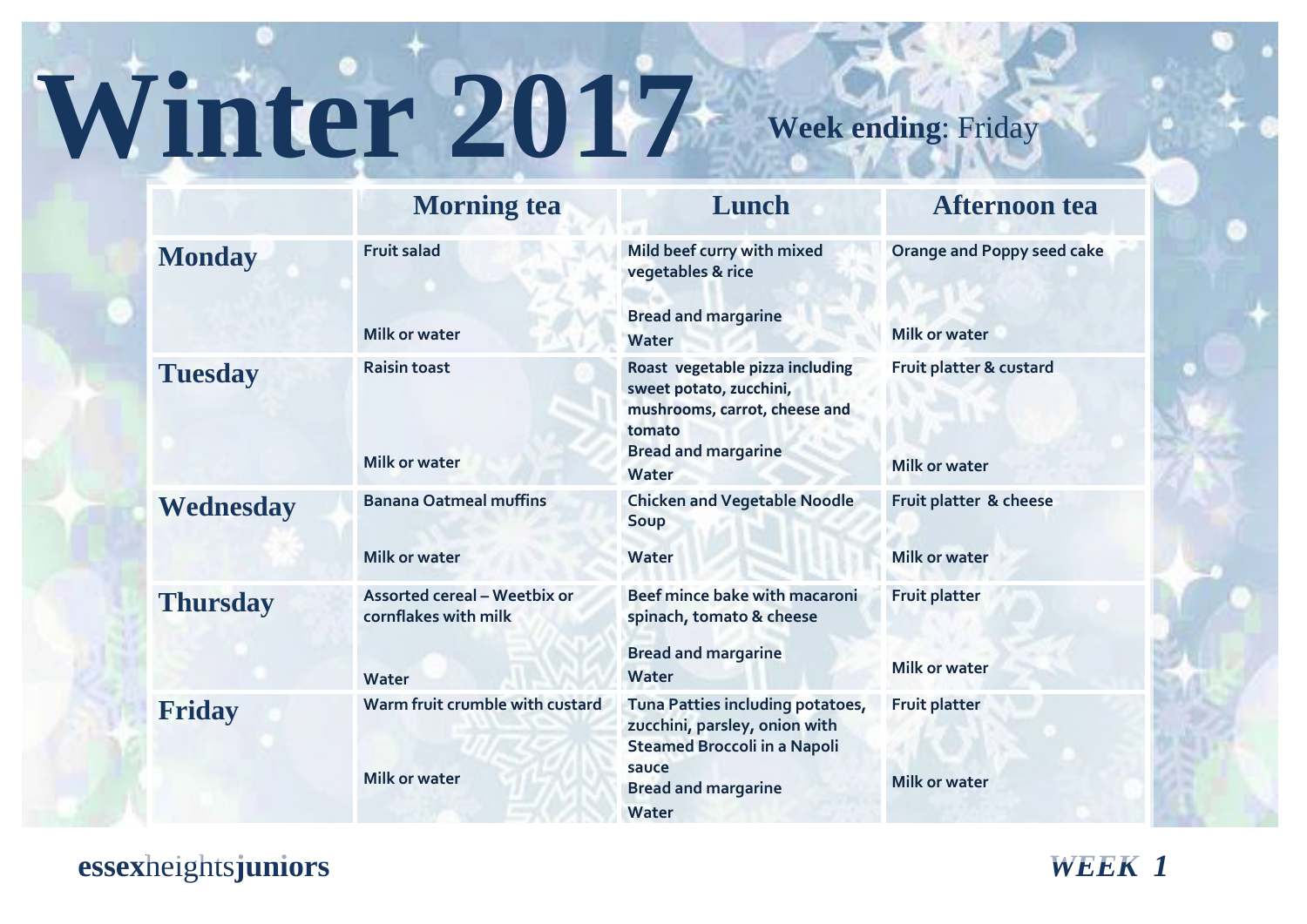**Week ending**: Friday

|                  | <b>Morning tea</b>                       | Lunch                                                                                      | <b>Afternoon</b> tea       |
|------------------|------------------------------------------|--------------------------------------------------------------------------------------------|----------------------------|
| <b>Monday</b>    | Wholemeal toast with jam or<br>vegemite  | Mushroom, broccoli and lentil<br>Frittata<br><b>Bread and margarine</b><br>Water           | <b>Fruit platter</b>       |
|                  | <b>Milk or water</b>                     |                                                                                            | <b>Milk or water</b>       |
| <b>Tuesday</b>   | <b>Mango and peach Yoghurt</b>           | Beef broth incorporating carrots,<br>zucchini, broccoli, tomato and<br>barley              | Apple and cinnamon muffins |
|                  | <b>Milk or water</b>                     | <b>Bread and margarine</b><br>Water                                                        | <b>Milk or water</b>       |
| <b>Wednesday</b> | English muffins with a cheese<br>topping | <b>Apricot Chicken served with</b><br>carrots, celery, peas and rice                       | <b>Fruit platter</b>       |
|                  | <b>Milk or water</b>                     | <b>Bread and margarine</b><br>Water                                                        | <b>Milk or water</b>       |
| <b>Thursday</b>  | Salada biscuits with jam or<br>vegemite  | Honey, soy and garlic beef<br>served with bell peppers, snow<br>peas, zucchini and noodles | Fruit platter with custard |
|                  | <b>Milk or water</b>                     | <b>Bread and margarine</b><br>Water                                                        | <b>Milk or water</b>       |
| Friday           | <b>Mixed Cereal with warm milk</b>       | Assorted sandwiches including<br>ham, chicken, cheese, egg and<br>carrots                  | <b>Fruit platter</b>       |
|                  | Water                                    | Water                                                                                      | <b>Milk or water</b>       |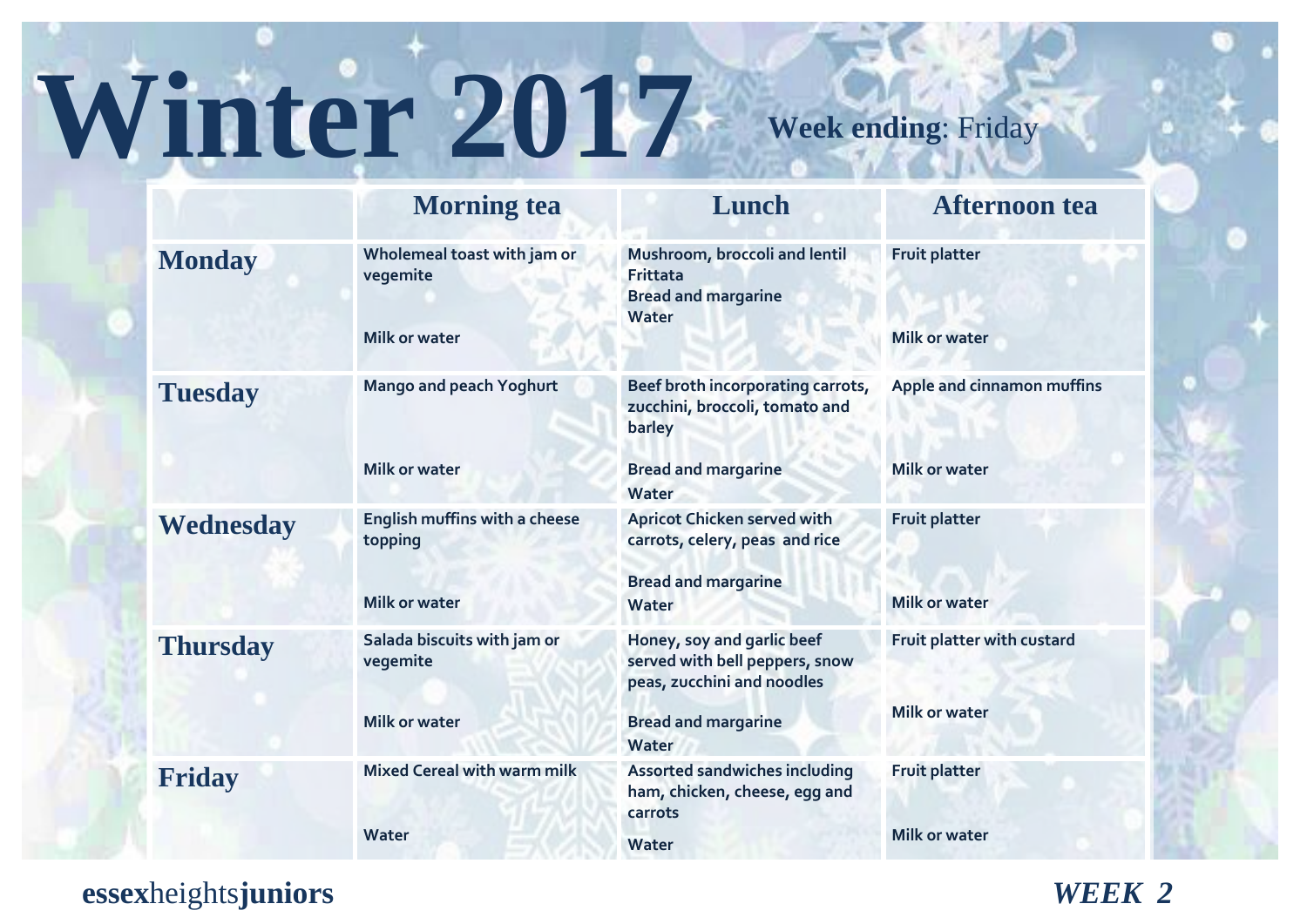**Week ending**: Friday

|                 | <b>Morning tea</b>                                | Lunch                                                                                                     | <b>Afternoon</b> tea |
|-----------------|---------------------------------------------------|-----------------------------------------------------------------------------------------------------------|----------------------|
| <b>Monday</b>   | <b>Veggie Quesadillas with Cheese</b>             | Beef, beans, tomato and spiral<br>pasta ragout                                                            | <b>Fruit platter</b> |
|                 | <b>Milk or water</b>                              | <b>Bread and margarine</b><br>Water                                                                       | <b>Milk or water</b> |
| <b>Tuesday</b>  | <b>Cornflakes or Weetbix served</b><br>with milk  | Savoury fish pie with carrots,<br>potatoes, peas, cheese, tomato<br>and brown gravy                       | <b>Fruit platter</b> |
|                 | Water                                             | <b>Bread and margarine</b><br>Water                                                                       | <b>Milk or water</b> |
| Wednesday       | <b>Fruit platter and cheese</b>                   | Hearty vegetable and red lentil<br>soup with celery, carrot,<br>silverbeet, zucchini and rissoni<br>pasta | Homemade rock cakes  |
|                 | Milk or water                                     | <b>Bread and margarine</b><br>Water                                                                       | Milk or water        |
| <b>Thursday</b> | English muffins with jam or<br>vegemite           | Sweet and sour chicken served<br>with snowpeas, bell peppers,<br>zucchini, carrots and rice               | <b>Fruit Yoghurt</b> |
|                 | Milk or water                                     | <b>Bread and margarine</b><br>Water                                                                       | Water                |
| <b>Friday</b>   | Rice cakes with jam, vegemite<br>and cream cheese | <b>Grilled Sausage with Sweet</b><br>potato mash and Steamed beans<br><b>Bread and margarine</b>          | <b>Fruit platter</b> |
|                 | <b>Milk or water</b>                              | Water                                                                                                     | <b>Milk or water</b> |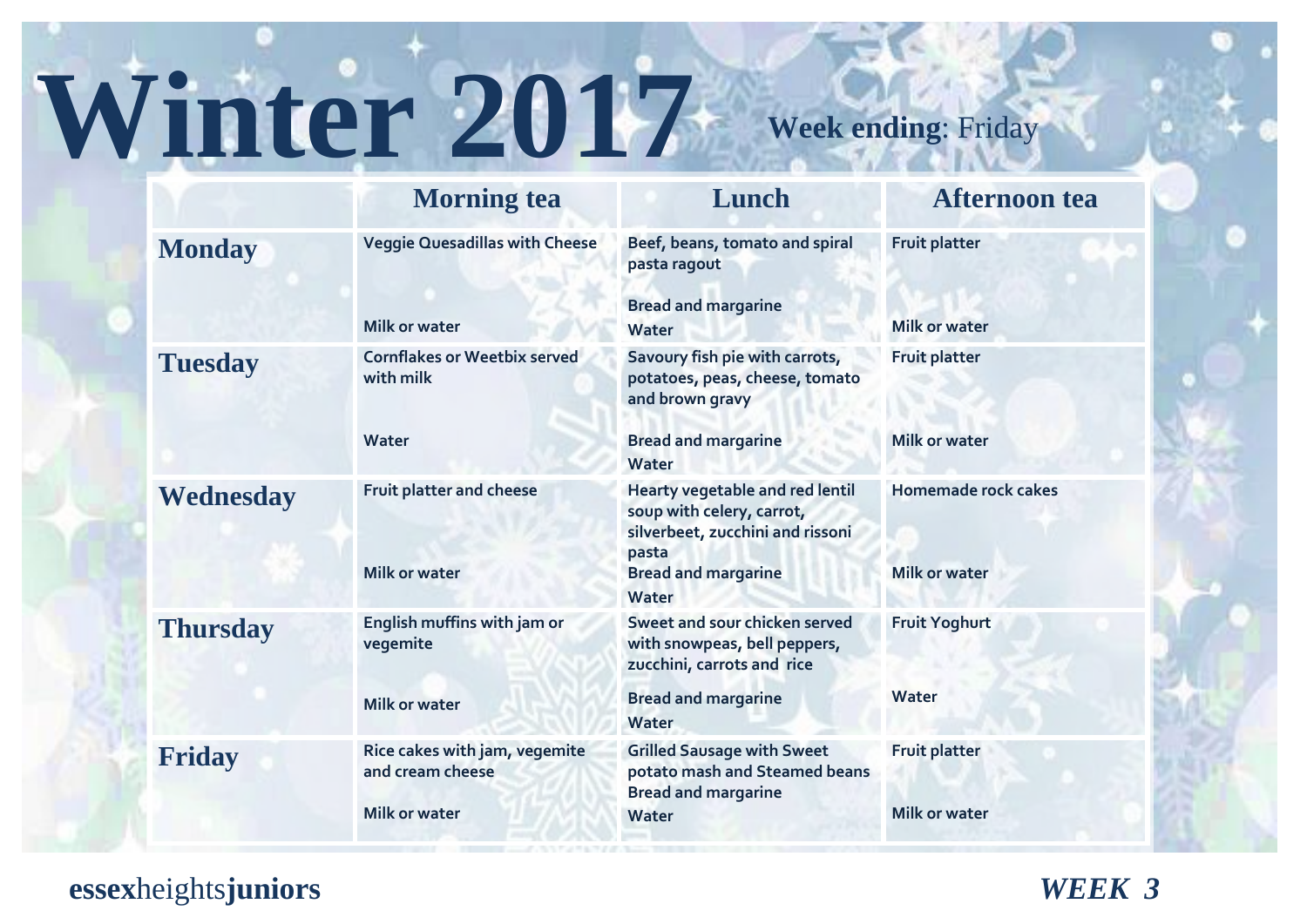**Week ending**: Friday

|                 | <b>Morning tea</b>                                            | Lunch                                                                    | <b>Afternoon</b> tea          |
|-----------------|---------------------------------------------------------------|--------------------------------------------------------------------------|-------------------------------|
| <b>Monday</b>   | Crumpets with jam or vegemite                                 | Butter chicken with pumpkin,<br>french beans, carrots & rice             | <b>Fruit platter</b>          |
|                 | Milk or water                                                 | <b>Bread and margarine</b><br>Water                                      | Milk or water                 |
| <b>Tuesday</b>  | <b>Savoury Cheese and Chives</b><br><b>Scones</b>             | Assortment of sandwiches with<br>ham, chicken, egg, carrot and<br>cheese | <b>Fruit Salad</b>            |
|                 | <b>Milk or water</b>                                          | Water                                                                    | <b>Milk or water</b>          |
| Wednesday       | Salada biscuits with jam,<br><b>Vegemite and cream cheese</b> | Beef & mushroom goulash with<br>mixed vegetables and buttered<br>pasta   | <b>Fruit platter</b>          |
|                 | <b>Milk or water</b>                                          | <b>Bread and margarine</b><br>Water                                      | <b>Milk or water</b>          |
| <b>Thursday</b> | <b>Fruit platter</b>                                          | Creamy pumpkin & sweet potato<br>soup with croutons                      | <b>Ham and Cheese Scrolls</b> |
|                 | Milk or water                                                 | <b>Bread and margarine</b><br>Water                                      | <b>Milk or water</b>          |
| <b>Friday</b>   | <b>Cinnamon toast</b>                                         | Beef meatballs in tomato sauce<br>served with spaghetti pasta            | Fruit salad yoghurt           |
|                 | <b>Milk or water</b>                                          | <b>Bread and margarine</b><br>Water                                      | <b>Milk or water</b>          |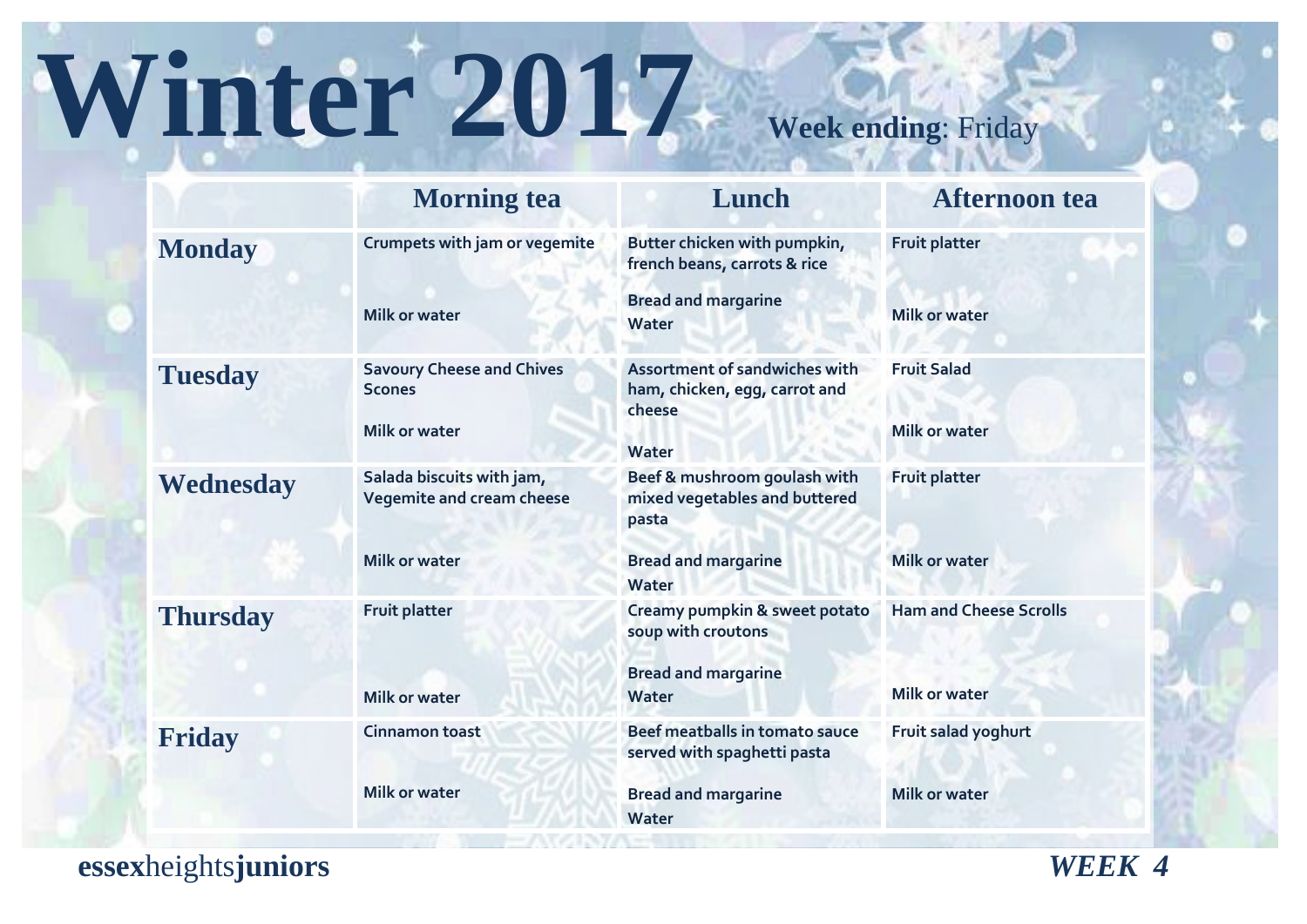**Week ending**: Friday

|                 | <b>Morning tea</b>                                | Lunch                                                                                   | <b>Afternoon</b> tea     |
|-----------------|---------------------------------------------------|-----------------------------------------------------------------------------------------|--------------------------|
| <b>Monday</b>   | <b>Raisin Toast</b>                               | Beef Chow mein with zucchini,<br>carrots, snowpeas, bell peppers,<br>celery and noodles | Fruit and cheese platter |
|                 | <b>Milk or water</b>                              | <b>Bread and margarine</b><br>Water                                                     | <b>Milk or water</b>     |
| <b>Tuesday</b>  | Rice Cakes with jam, vegemite<br>and Cream cheese | Baked fish fillet with chips and<br>salad                                               | <b>Fruit platter</b>     |
|                 | <b>Milk or water</b>                              | <b>Bread and margarine</b><br>Water                                                     | <b>Milk or water</b>     |
| Wednesday       | <b>Wholemeal Cheese Toast</b>                     | <b>Beef Casserole with mash and</b><br>steamed vegetables<br><b>Bread and margarine</b> | <b>Fruit platter</b>     |
|                 | <b>Milk or water</b>                              | Water                                                                                   | <b>Milk or water</b>     |
| <b>Thursday</b> | <b>French toast</b>                               | Zucchini and vegetable slice<br>including cheese, egg and carrots                       | <b>Fruit platter</b>     |
|                 | <b>Milk or water</b>                              | <b>Bread and margarine</b><br>Water                                                     | <b>Milk or water</b>     |
| Friday          | <b>Fruit salad with custard</b>                   | Chinese chicken rice noodle soup<br>with cabbage, carrots, zucchini                     | <b>Oatmeal Biscuits</b>  |
|                 | <b>Milk or water</b>                              | including soy stock<br><b>Bread and margarine</b><br>Water                              | <b>Milk or water</b>     |